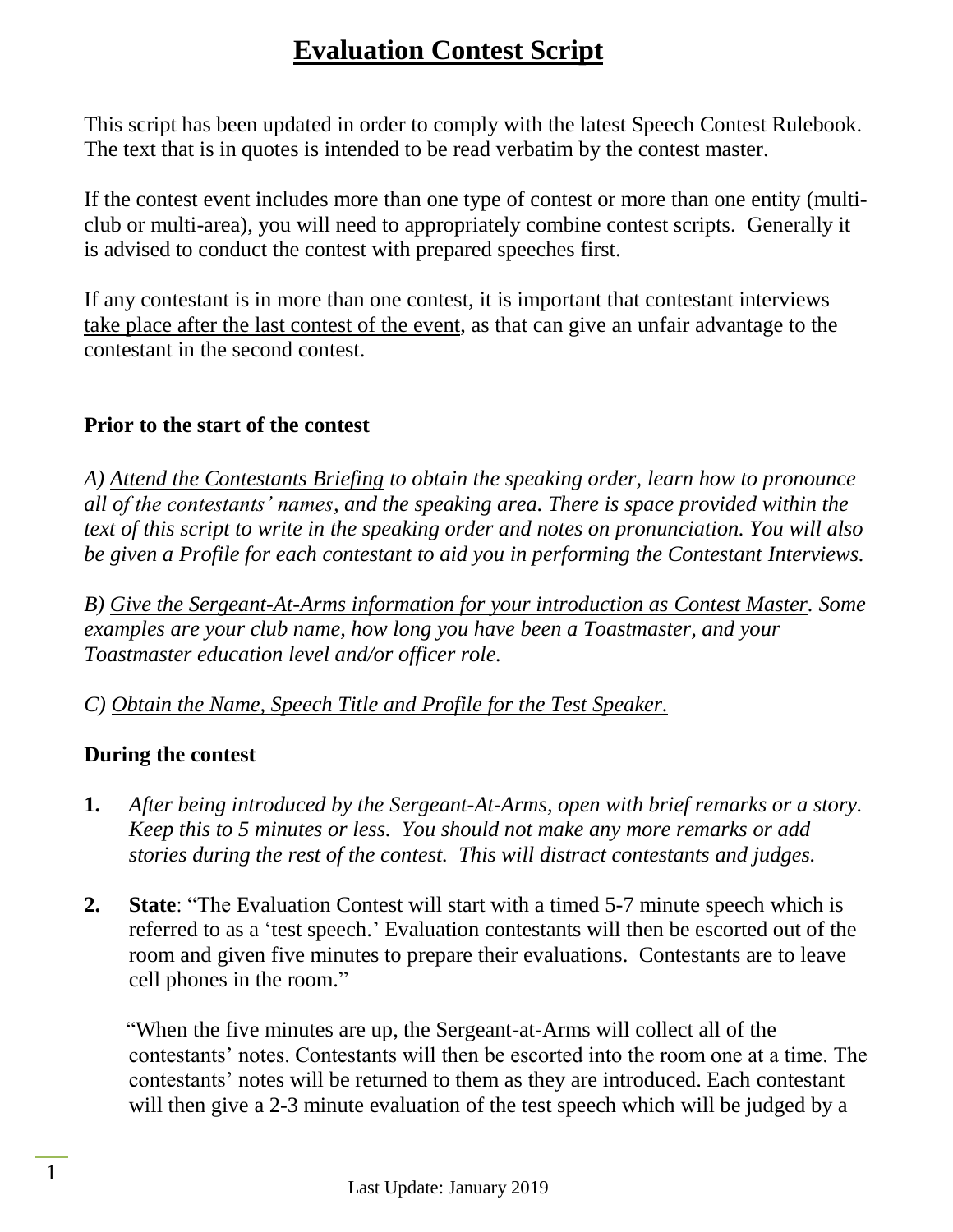panel of judges. Contestants may remain in the room after they have given their evaluations."

"The timer will have the green light come on at 2 minutes, the yellow light at 2 and a half minutes and the red light at 3 minutes. It the contestant is still speaking after 3 minutes, the red light is to stay on until the contestant stops speaking."

"The rules have been reviewed with the chief judge and the contestants. The contestants have been informed of the location of the timing lights."

"The contestants and the judges have certified their eligibility. The Contest Chair and the Chief Judge have confirmed the eligibility of both the contestants and the judges."

*NOTE: Complete the following sentence according to the level of competition (i.e. Club, Area, Division, District) and fill in the date of the next level of competition.*

**3. State: "**The winner will represent

| the Club at the Area _<br>contest on       |    |
|--------------------------------------------|----|
| or                                         |    |
| the Area at the Division contest on        |    |
| or                                         |    |
| the Division at the District 37 contest on | ,, |
|                                            |    |

- **4. State**: "The speaking area will be…" *Point out the speaking area.*
- **5. Ask**: "Mister or Madam Contest Chair, have all the contestants been briefed, are all the contestants present, and are we ready to proceed with the contest?" *Wait for an affirmative reply.*
- **6. Ask**: "Mister or Madam Chief Judge, have all the Contest Officials been briefed and are we ready to proceed with the contest?" *Wait for an affirmative reply.*
- **7. State**: "In order to allow the judges time to mark their judging forms, we will have one minute of silence after each contestant's speech and we will have silence after the last contestant's speech until all the ballots are collected.
- **8. Ask**: "Time Keepers, will one of you signal me when one minute has elapsed between contestant speeches?" *Wait for an affirmative reply.*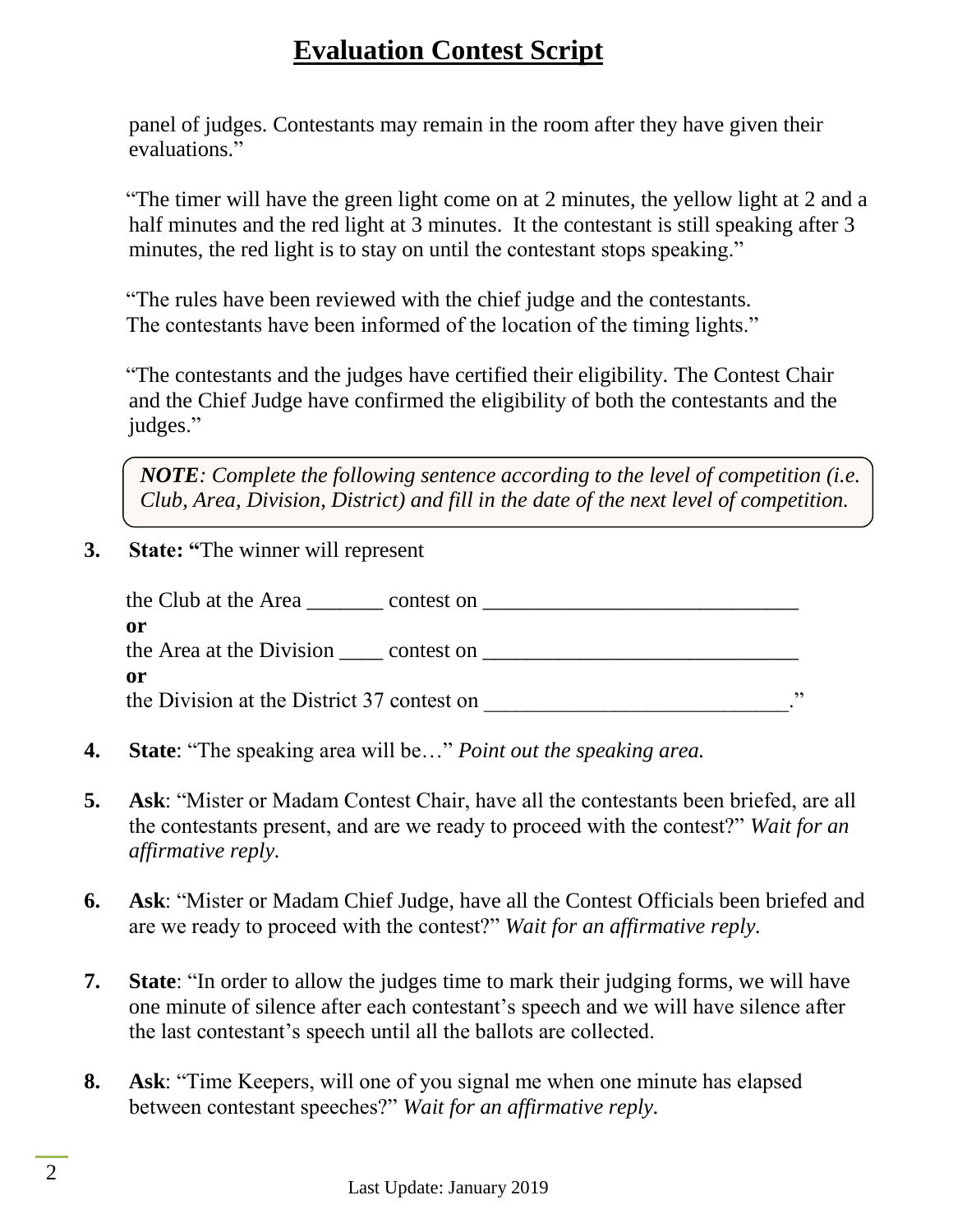- **9. State**: "The speaking order for the contest was determined earlier by having our contestants draw for position. The order for the contest will be:"
	- $1.$  Name
	- 2. Name \_\_\_\_\_\_\_\_\_\_\_\_\_\_\_\_\_\_\_\_\_\_\_\_\_\_\_\_\_\_\_
	- $3.$  Name  $\Box$
	- 4. Name \_\_\_\_\_\_\_\_\_\_\_\_\_\_\_\_\_\_\_\_\_\_\_\_\_\_\_\_\_\_\_
	- 5. Name \_\_\_\_\_\_\_\_\_\_\_\_\_\_\_\_\_\_\_\_\_\_\_\_\_\_\_\_\_\_\_
- **10. State** "The test speaker will be introduced only by name and speech title, then I will repeat speech title and name." (*Note: neither the manual project nor any objectives that the speaker may have shall be made known to the contestants, chief judge, voting judges, tiebreaking judge or audience.)*
- **11. Ask**: "Are there any questions? If not, the Evaluation contest will now begin."
- **12.** *Introduction of Test Speaker (Name, Title, Title, Name)*

Name

Title  $\Box$ 

- **13. At the conclusion of the test speech, Ask**: "Will the sergeant-at-arms please escort all of the contestants out of the room for the five minute preparation time?" (*Note: the sergeant-at-arms should be prepared to time the preparation time.)*
- **14.** *Test Speaker Interview: Present the speaker with a Certificate of Appreciation, and interview him/her. Sample questions: A) which club(s) s/he belongs to, B) how long s/he has been in Toastmasters, and C) an open-ended question from the speech. Dismiss the test speaker with applause.*

*NOTE: You may need to fill the time until the five minutes are up. Consider making brief announcements that will not exceed the time.*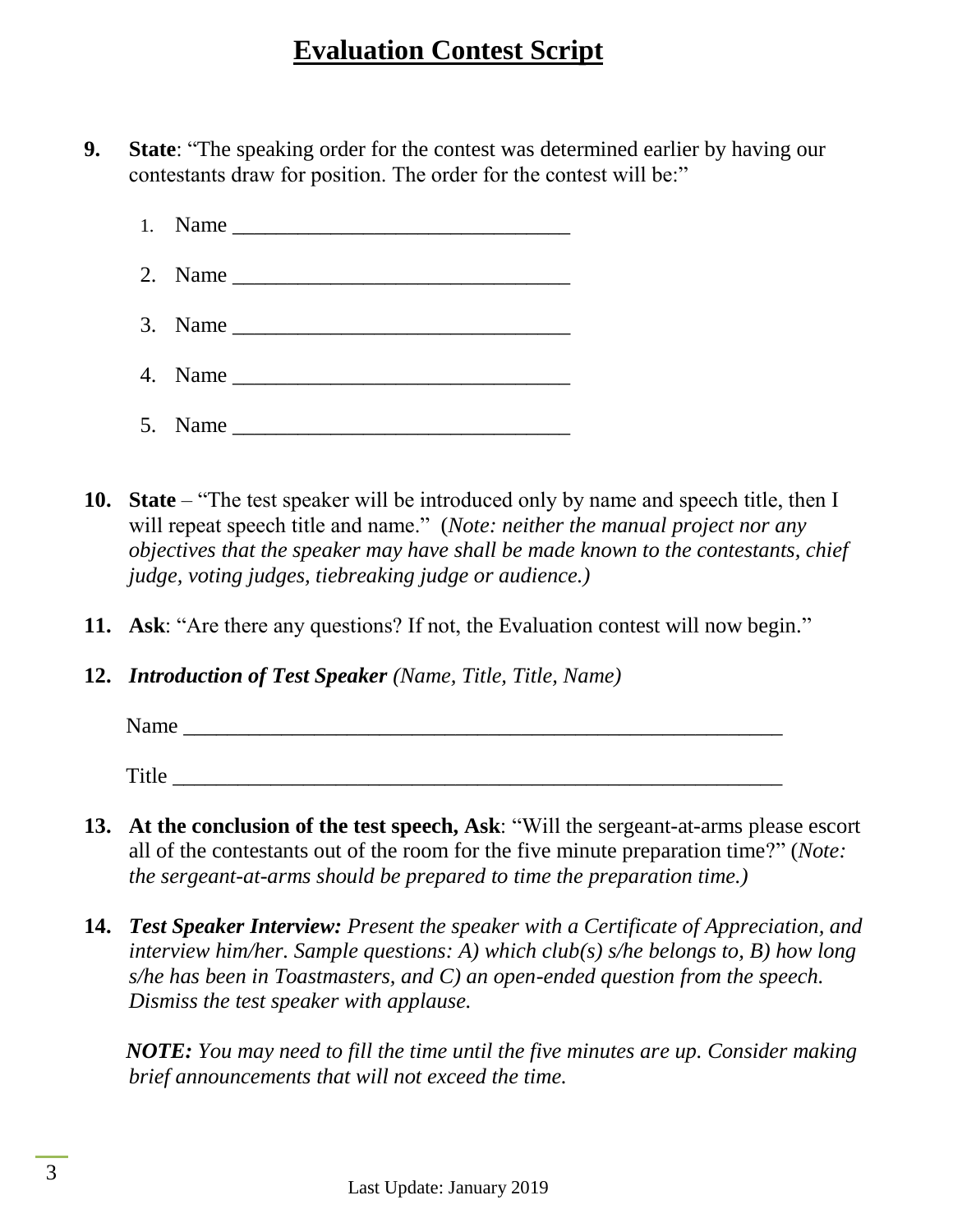**15. When the five minute preparation time is over, state**: "Please remember to silence your cell phone or other noise-makers, no photography, refrain from leaving the room, and honor the periods of silence after each evaluation. Each contestant will be introduced only by announcing his or her name twice.

The Evaluations will now begin."

**16. State** – "The first contestant will now proceed to the staging area. Timer, can you let me know when one minute is up."

*During the minute of silence, the first contestant can wait in the staging area. After the minute of silence, bring up the speaker by stating:* "Please welcome <name>" *, and lead applause for the speaker. The contestant can join you on stage. The contestant is introduced by simply stating their name twice.*

- **17.** *Lead applause before and after evaluations. After all but the last evaluation, state:*  "One minute of silence please. Sergeant-at-Arms, please have the next contestant move to the staging area." *After the minute of silence bring up the speaker as before.*
	- 1. Name \_\_\_\_\_\_\_\_\_\_\_\_\_\_\_\_\_\_\_\_\_\_\_\_\_\_\_\_\_\_\_
	- $2.$  Name
	- 3. Name \_\_\_\_\_\_\_\_\_\_\_\_\_\_\_\_\_\_\_\_\_\_\_\_\_\_\_\_\_\_\_
	- 4. Name \_\_\_\_\_\_\_\_\_\_\_\_\_\_\_\_\_\_\_\_\_\_\_\_\_\_\_\_\_\_\_
	- $5.$  Name

**18. After last evaluation, state**: "May we please have silence until all the ballots have been collected. Judges, please hold your ballots up when you have completed them."

*Note: Ballot Counters and the Chief Judge collect the ballots. Wait until the Chief Judge lets you know that all the ballots have been collected before proceeding,*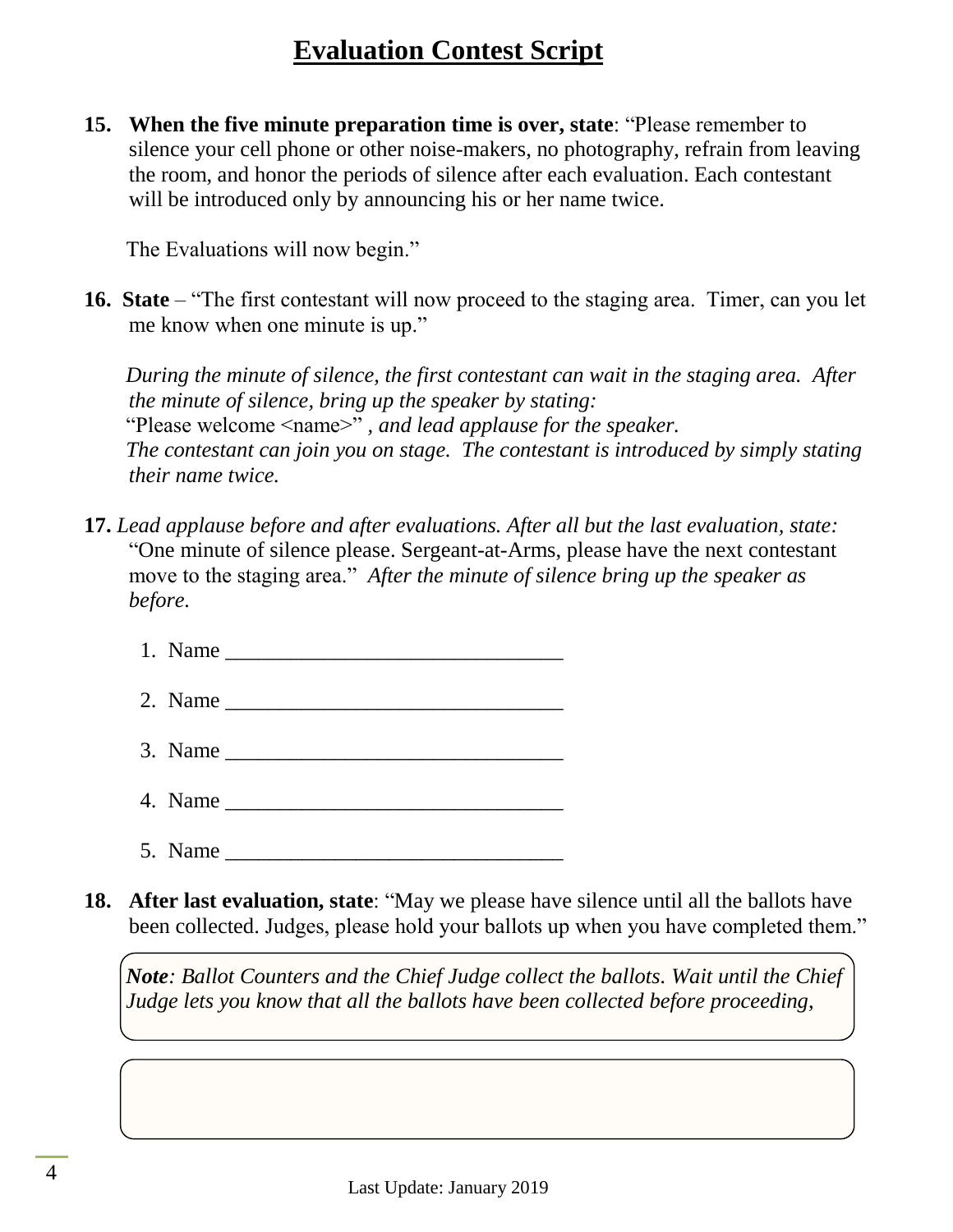*Note: For a multi-contest event, interviews are to be held after the last contest is conducted. If this is NOT the last contest, skip Steps 19, 20, and 21, and proceed with the next contest.*

- **19. Ask**: "Will the contestants please join me up front in order of appearance?" *Lead the applause as they make their way to the front.*
- **20.** *Contestant Interviews: Present each contestant with a Certificate of Participation, and interview each contestant. Sample questions: A) which club s/he represents, B) how long s/he has been in Toastmasters, and C) an open-ended question from the speech or about one of his/her interests or hobbies from the Biography form.*
- **21.** *Dismiss the contestants with applause, make final remarks, then receive Results Form (1168) from the Chief Judge.*

#### **Ending the contests**

- **1.** Thank the participants who have dedicated their time and efforts to the event. Present certificates of participation to the contest committee, refreshments owner, etc. DO NOT recognize the judges. Judges can be given certificates of participation discreetly after the event.
- **2.** Thank the host club and/or the facility that provided the contest location.
- **3.** Recognize the dignitaries in attendance (Trio, Past District Directors, Division Directors, Area Directors)
- **4.** Ask the district leaders if there are any announcements to be made before the winners are named.
- **5.** Ask the highest-ranking Officer (or several, if they are there) in attendance to present the awards as you announce the winners.
- **6.** Using the Results Form (1168) that the Chief Judge has completed, announce the results.